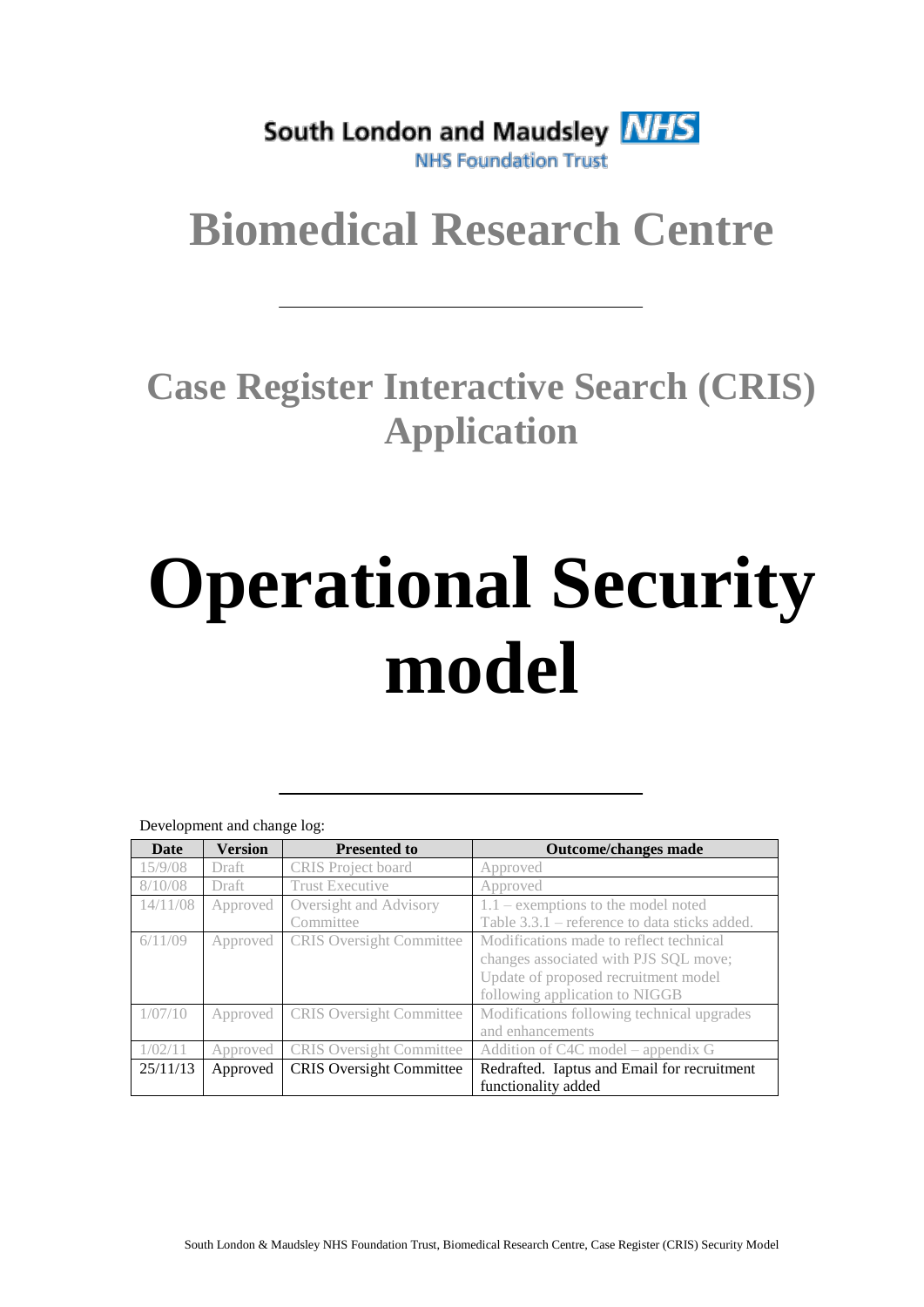#### **1. Introduction**

- 1.1 The SLaM Biomedical Research Centre (BRC) electronic Case Register (CRIS) represents a ground breaking opportunity to further translational research in mental health. This document details the technical and procedural elements in place to safeguard the legal and ethical rights of SLaM service users during the development and use of CRIS.
- 1.2 Technical elements of the CRIS Security Model (CSM) were initially devised by the BRC Working Group and signed off by the Trust Caldicott Committee (Nov. 2007). The procedural elements were initially devised by the Case Register Security Procedures Working Group as part of the CRIS Development Project. All elements of the CSM will be subject to (at least) annual review by the operational CRIS Oversight Committee.
- 1.3 The SLaM CSM applies to CRIS installations derived from SLaM clinical data only, i.e. data from ePJS, JAC and SLaM IAPTus.
- 1.4 A record of updates and changes to the CSM will be recorded in the development and change log on the front cover of this document.

#### **2. CRIS – what it's for and what it does**

- 2.1 Sir William Castell, chair of the Wellcome Trust Fund, described accessing information from health records as one of the top three priorities for health research (Biomedial Forum, Guy's Hospital, Februay 2008). In a nut-shell this is what CRIS is designed to enable. Rather than being largely restricted to laboratory or trial based evidence only, access to CRIS will allow researchers to investigate the social and biological factors that both influence and predict actual outcomes in day-to-day clinical practice, thereby informing improvements in routine outcomes for all across clinical services. CRIS will also hugely increase the opportunity for service users to participate directly in specific research projects themselves by enabling researchers to identify potential recruits to projects from the whole service user population.
- 2.2 Using both FAST and MSSQL Server technology, CRIS allows researchers to define relevant service user groups by searching against any combination of structured fields (date, numerical etc.) and unstructured fields (user-defined text strings) from clinical data source. The tool 'hits' relevant records based on search terms, e.g. a particular diagnosis and/or a particular word or phrase in a clinical assessment or event. Users then specify the output fields they are interested in, also any combination of structured and unstructured fields from the clinical data source, which are returned in spreadsheet format and can be exported to other applications for analysis. Researchers can run searches against the whole data repository or set them up to run against entries made in the last 24 hours only.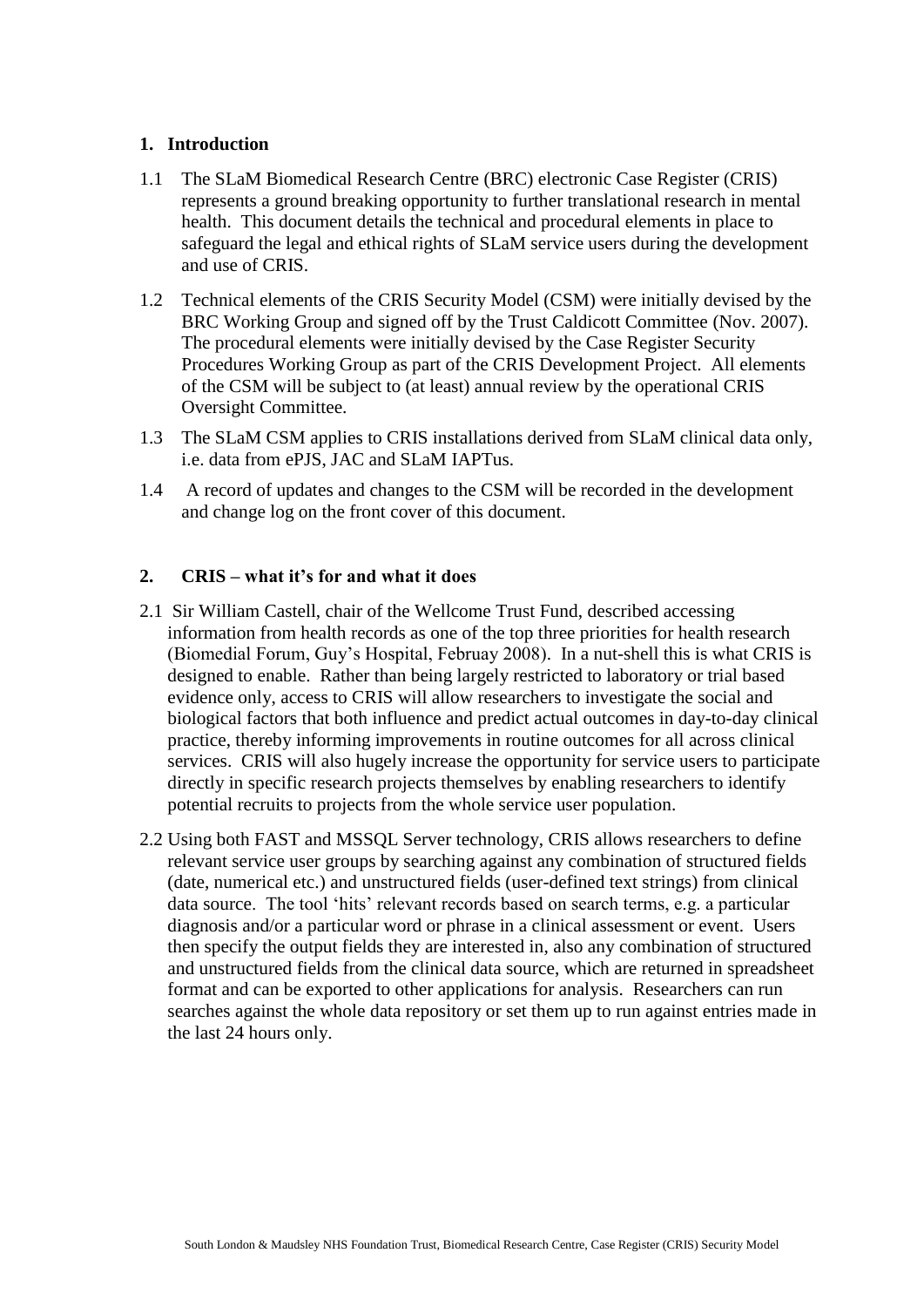#### **3. CRIS Security.**

- 3.1 For CRIS to fulfil its potential to improve outcomes and opportunities for services users it is essential that the legal and ethical rights of service users are safeguarded throughout. With this in mind the development of the CSM was a core element of the overall CRIS development project. The CSM is broken down into two component parts – technical specifications built in to the application itself and procedural standards that govern the day-to-day use of CRIS.
- 3.2 **CRIS Security – Technical Elements**: these were initially developed by the BRC Working Group alongside functional requirements during the specification phase of the development project, from September to November 2007. The following table summarises the main security elements including in the CRIS design. For detailed specifications see Appendix A.

| Table 1: Headline technical elements of the CSM |                                                                                                                                                                                                                                                                                                                                                                                                                                                                                                                                      |  |  |  |  |
|-------------------------------------------------|--------------------------------------------------------------------------------------------------------------------------------------------------------------------------------------------------------------------------------------------------------------------------------------------------------------------------------------------------------------------------------------------------------------------------------------------------------------------------------------------------------------------------------------|--|--|--|--|
| i.                                              | <b>Excluding personal identifiable information (PII) in CRIS:</b>                                                                                                                                                                                                                                                                                                                                                                                                                                                                    |  |  |  |  |
|                                                 | All PII should be removed from CRIS data repositories entirely, including<br>references in text and dedicated PII fields, or sufficiently truncated/modified to<br>protect confidentiality, e.g.:<br>Date of birth: truncated to month and year of birth only<br>Post code: modified to Lower Super Output Area<br>$\bullet$<br>Ethic category: collapsed into the NHS standard 16+1 categories.<br>$\bullet$                                                                                                                        |  |  |  |  |
| ii.                                             | <b>Pseudonymising service user IDs:</b>                                                                                                                                                                                                                                                                                                                                                                                                                                                                                              |  |  |  |  |
|                                                 | A unique local ID number, the BRC ID, is created for all records for each CRIS<br>installation. The BRC ID is linked to local source system ID, e.g. the ePJS ID.<br>The linkage table is then separated from the searchable CRIS data repositories and<br>so unavailable to CRIS users.<br>A second pseudonym derived from NHS number – the 'shared $id$ ' – is added and<br>could be used to join data from independent CRIS installations. The link between<br>the shared_id and the NHS number cannot be revealed by CRIS users. |  |  |  |  |
| iii.                                            | <b>Deanonymising</b>                                                                                                                                                                                                                                                                                                                                                                                                                                                                                                                 |  |  |  |  |
|                                                 | It will not be technically possible for CRIS users to reveal the link between the<br>BRCID and the source system ID / shared_id and NHS number or vice versa under<br>any circumstances.<br>Only the CRIS System Administrator will be able access these links.                                                                                                                                                                                                                                                                      |  |  |  |  |
|                                                 | The CRIS Administrator will be able to trigger emails from CRIS to service users'<br>care co-ordinator or consultant that include the name and source system ID in the<br>body of the email, e.g. to prompt possible consent to participate in research trials.<br>The body of the email including the PII will not be accessible to the CRIS<br>Administrator or CRIS users. The recipient will not be able to respond directly to<br>the email, thereby inadvertently sending back the PII in an email reply.                      |  |  |  |  |
| iv.                                             | <b>Access control</b>                                                                                                                                                                                                                                                                                                                                                                                                                                                                                                                |  |  |  |  |
|                                                 | Access to CRIS repositories is password protected.                                                                                                                                                                                                                                                                                                                                                                                                                                                                                   |  |  |  |  |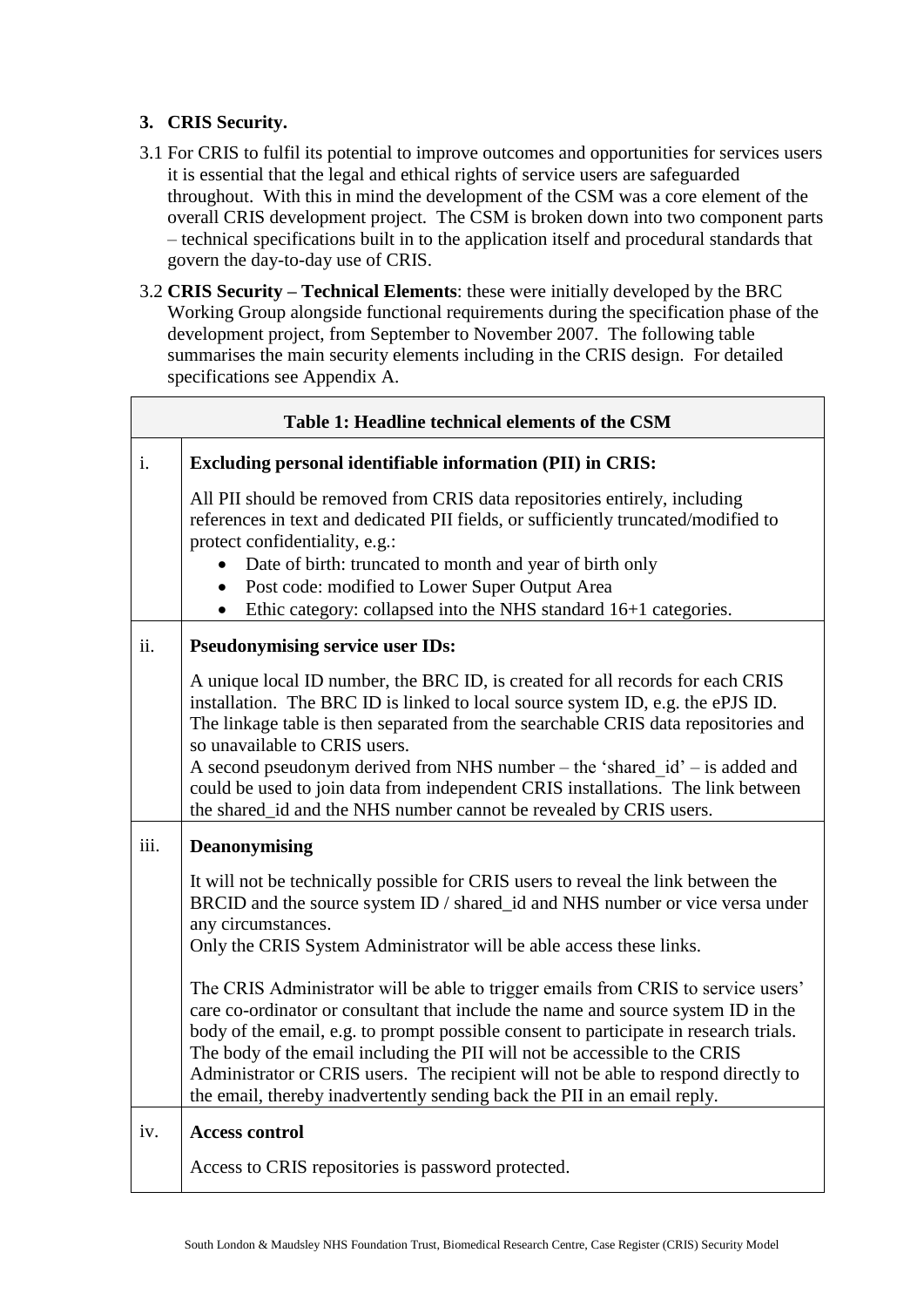| V.  | <b>Audit trail</b>                                                                                                                                                                           |  |  |
|-----|----------------------------------------------------------------------------------------------------------------------------------------------------------------------------------------------|--|--|
|     | All activity is logged in an audit trail accessible to the CRIS Administrator only.                                                                                                          |  |  |
| vi. | <b>Opt out</b>                                                                                                                                                                               |  |  |
|     | Patients have the right to opt out from having their record in CRIS. CRIS includes<br>an 'opt out' function that automatically excludes records specified in a configurable<br>exclude list. |  |  |

For further details of CRIS technical security see Apprendix A.

The full technical security model was signed off by the Trust Caldicott Committee, 9<sup>th</sup> November 2007.

3.3 **CRIS Security – Procedural Elements**: were initially developed by the CRIS Security and Confidentiality Procedures Development Group, a time-limited project team chaired by Dr. Felicity Callard, BRC Stakeholder Participation Theme. Membership included the Trust's Caldicott Guardian and child protection lead.

| Table 2: Processes and actions required for CRIS to be fully implemented |                                                                                                                                                                                                                                                                                                                |  |  |  |
|--------------------------------------------------------------------------|----------------------------------------------------------------------------------------------------------------------------------------------------------------------------------------------------------------------------------------------------------------------------------------------------------------|--|--|--|
| i.                                                                       | The CRIS Oversight Committee should be patient led and is responsible for<br>overseeing and monitoring the use of CRIS, including: -                                                                                                                                                                           |  |  |  |
|                                                                          | <b>Managing the CRIS application process.</b> All projects proposing to use CRIS are<br>required to submit a written application to the committee. Applications are judged<br>according to                                                                                                                     |  |  |  |
|                                                                          | underlying value and potential benefits of the project, e.g. to inform patient<br>care;                                                                                                                                                                                                                        |  |  |  |
|                                                                          | appropriate supervision / governance, e.g. research governance for research<br>$\bullet$<br>projects; formal clinical governance approval for audits; SLAM director sign-<br>off for service evaluation;                                                                                                       |  |  |  |
|                                                                          | inadvertent risk of deanonymisation, e.g. the likelihood of particularly small<br>$\bullet$<br>cohort / cell sizes (< 10 cases); appearance of high profile publically known /<br>published information, etc. In these cases additional measures may be put in<br>place to safeguard confidentiality.          |  |  |  |
|                                                                          | Note: CRIS has not been developed to support service management. Applications to<br>use CRIS to evaluate or monitor staff-level performance will not be granted.<br>Applications to use staff names for legitimate research / audit purposes may be<br>granted but additional supervision may be put in place. |  |  |  |
|                                                                          | <b>Monitoring use, e.g. comparing intended and actual use of CRIS through routine</b><br>monitoring of the audit trail;                                                                                                                                                                                        |  |  |  |
|                                                                          | Managing the CRIS Security Model – ensuring the model is fully implemented at<br>all times and updated as required to meet appropriate standards.                                                                                                                                                              |  |  |  |
|                                                                          | Managing the CRIS Communications Plan – ensuring relevant stake-holders,<br>including SLAM service users and staff, are able to access relevant information about<br>CRIS, including the right to opt-out                                                                                                      |  |  |  |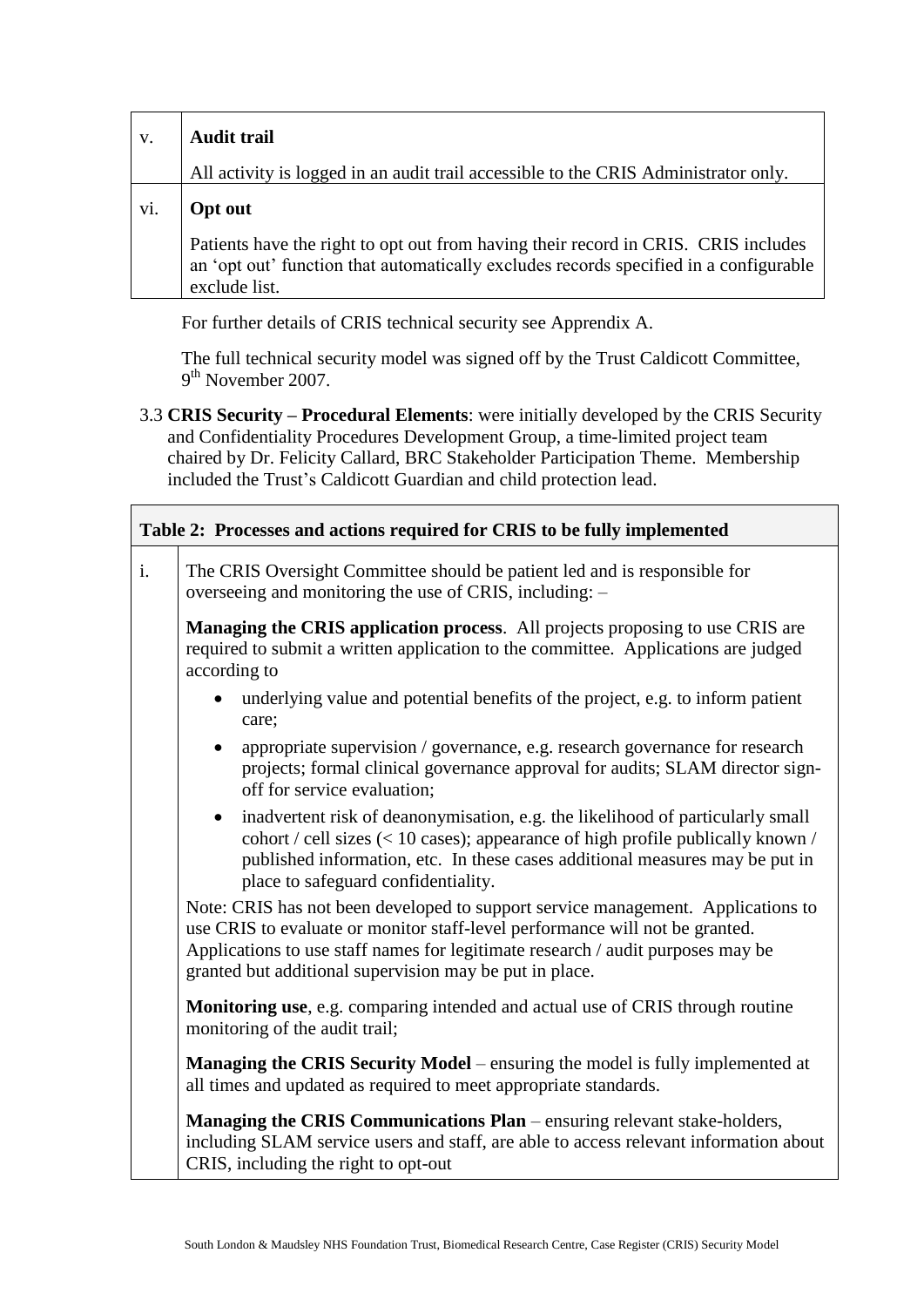|       | The CRIS Administrator acts on behalf of the Overisight Committee, including<br>managing CRIS applications, users' accounts and access to audit logs, committee<br>meetings.                                                                                                                                                                                                                                                                                                                                                                                                                                                      |  |  |
|-------|-----------------------------------------------------------------------------------------------------------------------------------------------------------------------------------------------------------------------------------------------------------------------------------------------------------------------------------------------------------------------------------------------------------------------------------------------------------------------------------------------------------------------------------------------------------------------------------------------------------------------------------|--|--|
|       | The CRIS Oversight Committee is accountable to the Trust Caldicott Committee and<br>includes SLAM Caldicott representation.                                                                                                                                                                                                                                                                                                                                                                                                                                                                                                       |  |  |
| ii.   | Individual users named in approved projects require a SLAM contract (honorary or<br>substantive) or research passport, which ensures users are contractually obliged to<br>adhere to relevant Trust policies regarding confidentiality and data protection.                                                                                                                                                                                                                                                                                                                                                                       |  |  |
| iii.  | CRIS may be used to identify potential recruits to trial in accordance with the SLAM<br>consent-for-consent (opt-in) process approved by the National Information<br>Governance Board only (see appendix C). Applications to use CRIS for recruitment<br>require CRIS Oversight Committee approval. In these cases reverse searches are<br>carried out in batch by the CRIS Administrator. The link between the BRCID and the<br>patient identifier is not revealed to users.                                                                                                                                                     |  |  |
| iv.   | Patient identities from Trust Audit and Service Evaluation projects carried out on<br>CRIS may not be revealed without explicit Trust Caldicott approval, in addition to<br>CRIS Oversight approval. In these cases reverse searches are carried out in batch by<br>the CRIS Administrator. The link between the BRCID and the patient identifier is not<br>revealed to users.                                                                                                                                                                                                                                                    |  |  |
| V     | CRIS may be used to extract clinical data for existing research cohorts recruited from<br>SLAM. In these cases the BRCIDs of participants will need to be linked to known<br>identifiers, i.e. source system ID or first name/last name/DoB combination.<br>Permission to link known identifiers to the BRCID will only be given if explicit<br>consent to access records has already been given as part of an existing, ethically<br>approved project. In these cases reverse searches are carried out in batch by the CRIS<br>Administrator. The link between the BRCID and the patient identifier is not revealed<br>to users. |  |  |
| vi.   | By default, patient level data must remain at all time within the SLAM firewall,<br>including the data build phase (from PJS into the FAST pipeline); searchable CRIS<br>data repositories (SQL and FAST); the SQL table linking BRC ID with source-system<br>and other identifiers, front-end applications to access these data, and all patient-level<br>data exported from CRIS. This ensures these data are subject to the same rigorous<br>security standards (technical and policy) applied to other patient level data by the<br>Trust.                                                                                    |  |  |
|       | In addition, CRIS data should not be loaded onto Trust data sticks including<br>encrypted sticks. All CRIS users are made aware of this decision when access is first<br>granted.                                                                                                                                                                                                                                                                                                                                                                                                                                                 |  |  |
| vii.  | The technical security elements are fully functional including the deidentification<br>algorithms.                                                                                                                                                                                                                                                                                                                                                                                                                                                                                                                                |  |  |
| viii. | CRIS has appropriate, up-to-date formal approvals, including Trust (Caldicott and<br>Trust Executive) and ethics approval as an anonymised data source for secondary<br>analysis (see 4. below).                                                                                                                                                                                                                                                                                                                                                                                                                                  |  |  |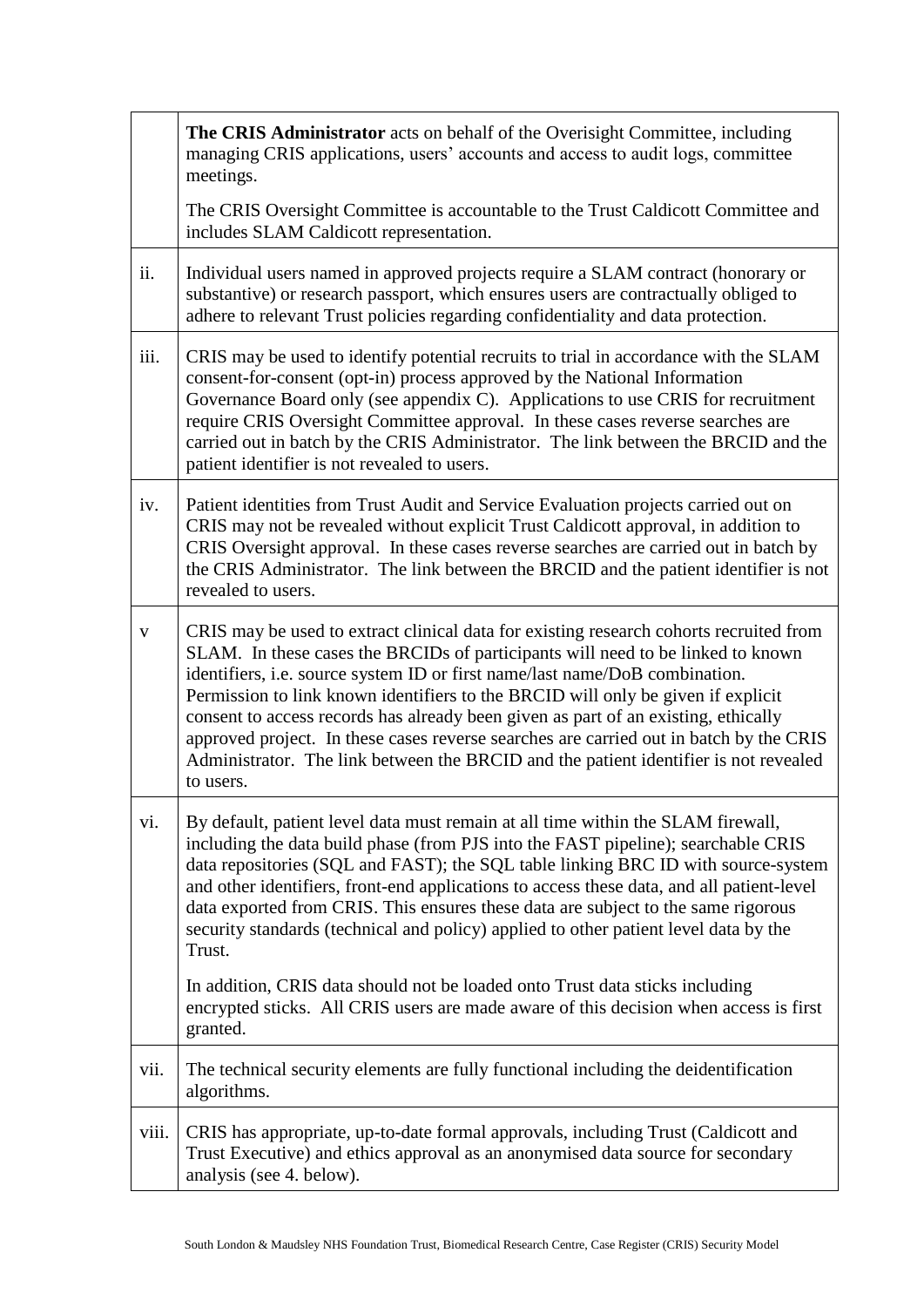| Note: as an anonymised data source, R&D approval is not required for CRIS |
|---------------------------------------------------------------------------|
|                                                                           |

Note: elements of this model may be overridden by the CRIS Oversight Committee:

- i. In carrying out their day-to-day duties the CRIS technical team is exempt from CRIS access and reverse search rules. This team includes SLAM IT technical support, CRIS administration and contracted third-party support. In all cases there will be a contractual responsibility to protect identifiable patient data;
- ii. specific projects may request patient level data to be taken out of the firewall, e.g. linking CRIS data with other health data outside SLAM through a trusted third party. In these cases applications detailing project-specific procedures to protect data must be made and require prior and explicit approval from the SLAM Caldicott and CRIS Oversight Committees. Subject to SLAM Caldicott recommendation, Section 251 approval may also be required.

| <b>Table 3: CRIS approvals</b>                         |                                                             |                     |  |  |
|--------------------------------------------------------|-------------------------------------------------------------|---------------------|--|--|
| <b>Approving body</b>                                  | <b>Approval for:</b>                                        | Date approved       |  |  |
| <b>SLAM Caldicott</b>                                  | CRIS security model                                         | 09.11.2007          |  |  |
|                                                        | <b>Consent for Consent model</b>                            | 14.01.2011          |  |  |
| <b>NRES Committee South</b>                            | CRIS as an anonymised data<br>source for secondary analysis | 16.09.2008          |  |  |
| <b>Central - Oxford C</b>                              |                                                             | Renewed: 04.07.2013 |  |  |
|                                                        | ref: $08/H0606/71+5$                                        |                     |  |  |
| <b>Trust Executive</b>                                 | CRIS security model                                         | 08.10.2008          |  |  |
|                                                        | Consent for consent model                                   | 19.01.2011          |  |  |
| <b>South East London REC 4</b>                         | Consent for consent model                                   | 29.10.2010          |  |  |
|                                                        | ref: 10/H0807/88                                            |                     |  |  |
| <b>National Information</b><br><b>Governance Board</b> | Consent for consent model                                   | 27.07.2010          |  |  |

#### **4. CRIS approvals**

.

Note: additional approvals obtained for data linkages between CRIS and other data sources (Hospital Episode Statistics, Thames Cancer Registry, ONS mortality, Lambeth Data Net), including s251, Trust Caldicott and Ethics amendments, are not listed here.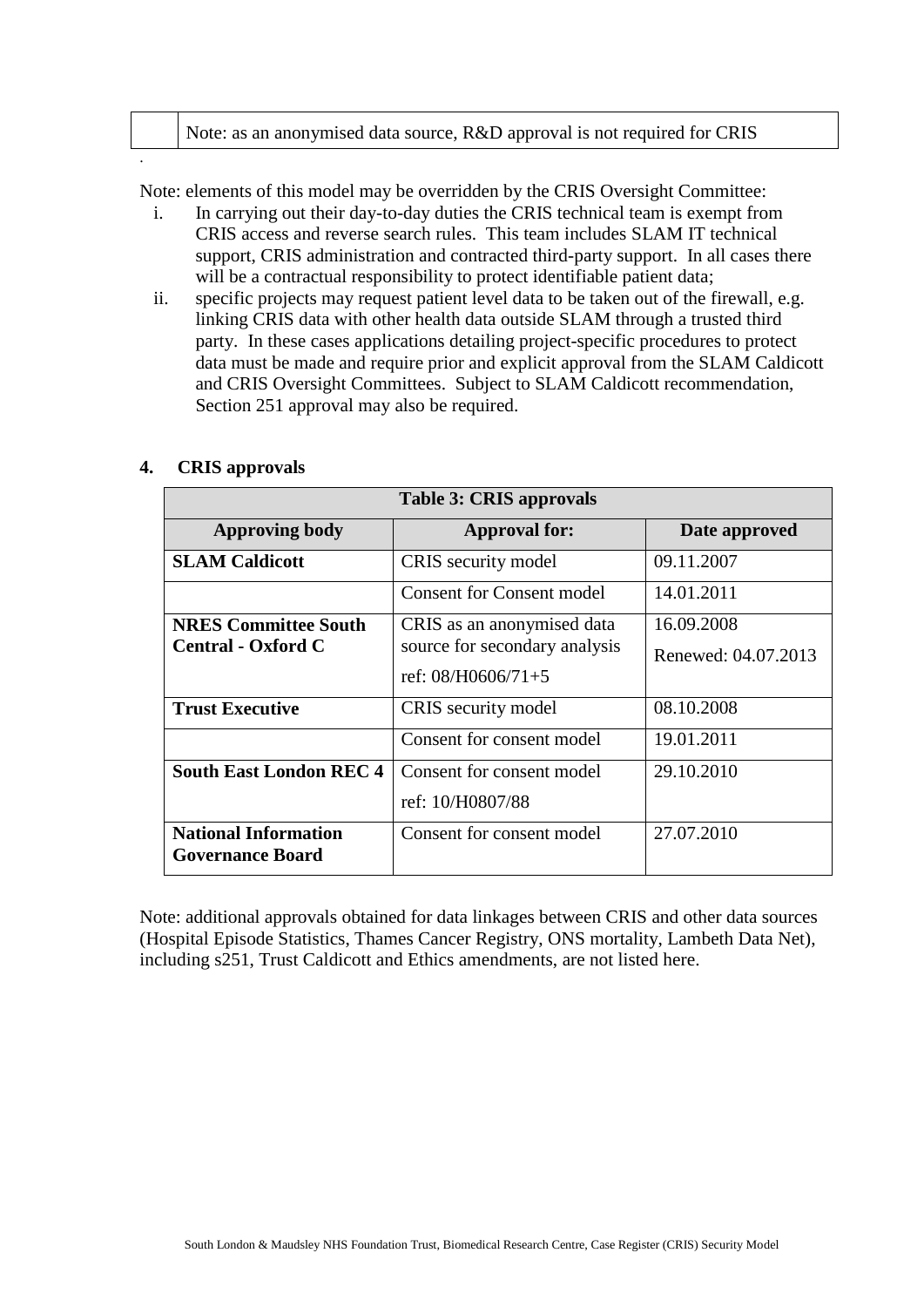#### **Appendix A: CRIS Technical Security Model.**

The CRIS technical transformation process creates two complete, fully deidentified respositories – a FAST index accessed through a web-based front end (the CRIS application), and a MS SQL server 2008 db [see appendix B, technical architecture summary diagram].

#### **1. Hosting**

The CRIS repositories are only available from inside the SLAM firewall. CRIS is hosted within the SLAM data centre and administered by SLAM IT department. CRIS installations are protected by relevant SLAM IG and IT Security Policy and practice. SLAM has formal IG Toolkit approval.

#### **2. Data deidentification**

Data in both CRIS repositories are fully deidentified.

#### **2.1 Pseudonymisation:**

**The BRCID:** is a pseudonym created for every record as it is passed in to CRIS. The BRC ID is locally generated against the source system patient ID. The BRCID is not fully anonymised (i.e. the link between the BRCID and the PJS ID is not permanently destroyed):

- so that the BRCID allocated to each record remains consistent over time whilst allowing nightly updates from the source and periodic full data rebuilds;
- to enable reverse searching under agreed circumstances, e.g. to identify potential recruits that have consented to be contacted.

However, the link between the BRCID and the PJSID is not retained within searchable CRIS repositories and so is not accessible by CRIS users, rendering the BRCID as an effective anonym for CRIS users.

**The shared\_id:** is a second, entirely independent pseudonym, created against the NHS number. Given appropriate permissions, the shared id will enable records from independent CRIS repositories, e.g. ePJS and SLAM IAPT, to be joined, if and when the NHS Number is entered into both sources.

To enable possible linkages with CRIS repositories generated and hosted outside SLAM, the shared\_id is generated through an NHS-approved encryption method that is unknown outside the CRIS technical team(s). It is therefore not possible for CRIS users to deencrypt (reverse) the shared\_id to reveal the NHS Number.

#### **2.2 Removal of Personal Identifiers**

All personal identifiers (PIs) are removed from CRIS repositories to protect the identity of services users.

**Structured and small-text data:** dedicated fields from PJS where PIs are recorded, e.g. first name, last name, address details, date of birth etc. are either excluded entirely from the searchable CRIS repositories or are truncated within CRIS.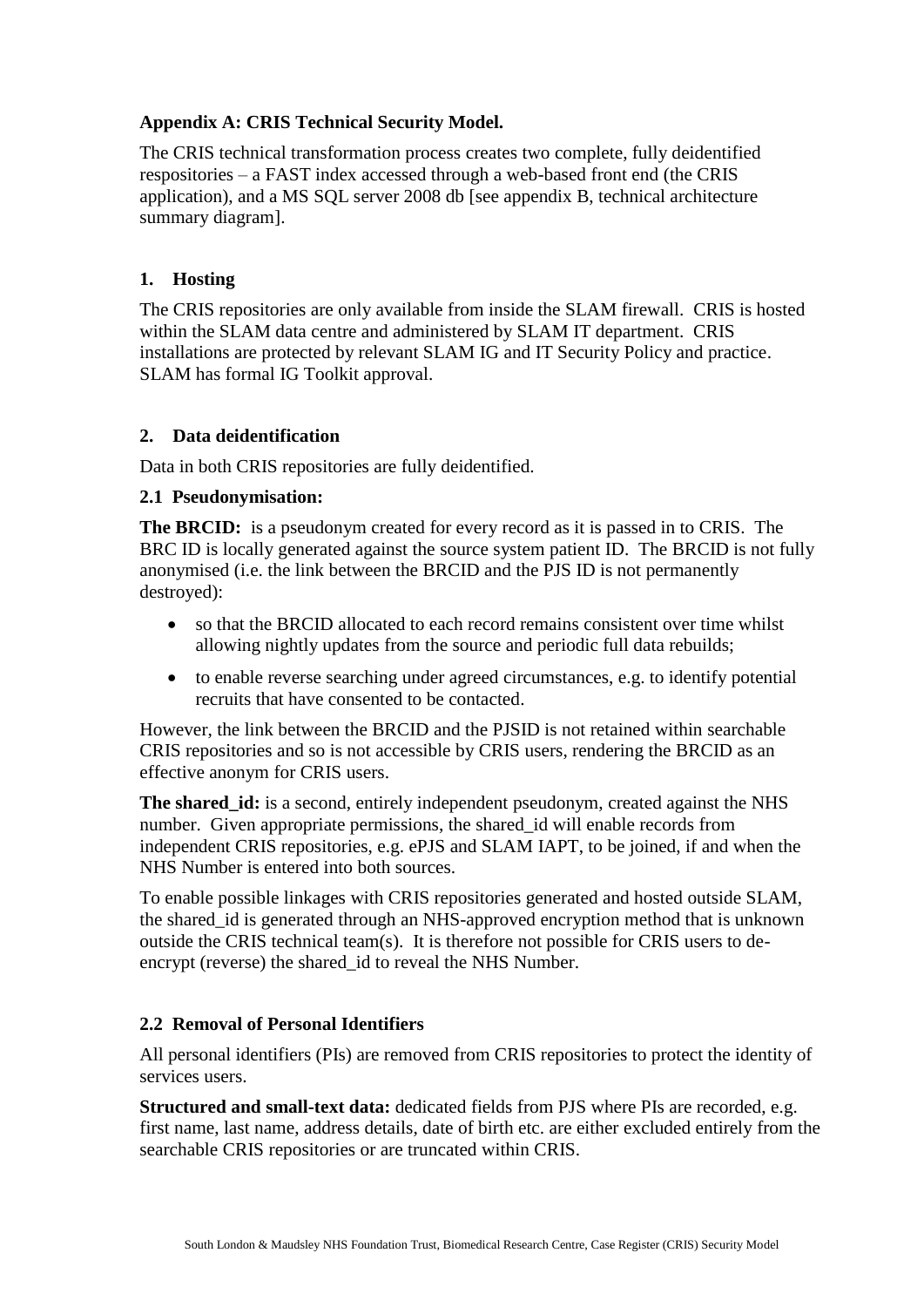**Truncation/modifcations**: particular PIs are truncated so they are available for research purposes, without compromising confidentiality, e.g.

- $\bullet$  date of birth from dd/mm/yyyy to 01/mm/yyyy
- post code –Lower Super Output Area is derived from full postcode and replaces postcode in both FAST and SQL repositories. Output Area is also derived from full postcode but is not included in the FAST repository. Output Area is only available in CRIS SQL and is used by the CRIS administrator to extract deprivation scores and other area-based census data on behalf of CRIS users.
- $\bullet$  ethnic category collapsed to NHS standard 16+1

N.B. Date of death is not truncated or modified in CRIS. Full date of death is available in both CRIS repositories.

**Unstructured open text:** service-user forename, surname, full date of birth (any known format), full address (any of lines  $1-3 +$  postcode), phone numbers, alias(es) are all masked in unstructured field returns, e.g. Mr John Smith will be shown as Mr ZZZZZ ZZZZZ. Equivalent information relating to contact(s) – forename, surname, full address (any of lines 1-3 + postcode) and phone numbers will be masked by 'QQQQQ'. Where PIs are shared by patient and contact, e.g. last name, ZZZZZ will be used.

Field-level details of which fields are excluded, masked in, masked from are recorded in relevant SLAM CRIS data dictionary.

Detailed evaluation has demonstrated the effectiveness of the CRIS masking algorithms (Fernandes *et* al. [2013] *Development and evaluation of a de-identification procedure for a case register sourced from mental health electronic records*, BMC Medical Informatics and Decision Making.2013, 13:71).

#### **3. The CRIS Application**

The CRIS application is used to query the CRIS FAST index. The following technical security components are built in to the application.

#### **3.1 Role-Based Access Control.**

Two different roles are available:

#### **Role 1 Observer** – can:

- Observers can carry out full search and export from deidentified CRIS index
- Observers can set up email alerts
- Observers cannot conduct reverse searches (access the link between the pseudonyms and related patient identifiers) or access email for recruitment.

#### **Role 2**: **System Administrator** - can:

- create and modify user profiles, including allocating authorisation to use CRIS and modification of user details,
- view and truncate the Audit Trail.
- manage the list of ethically approved projects in CRIS
- Carry out reverse search (see below)
- Access to email for recruitment functionality (see below)
- Full search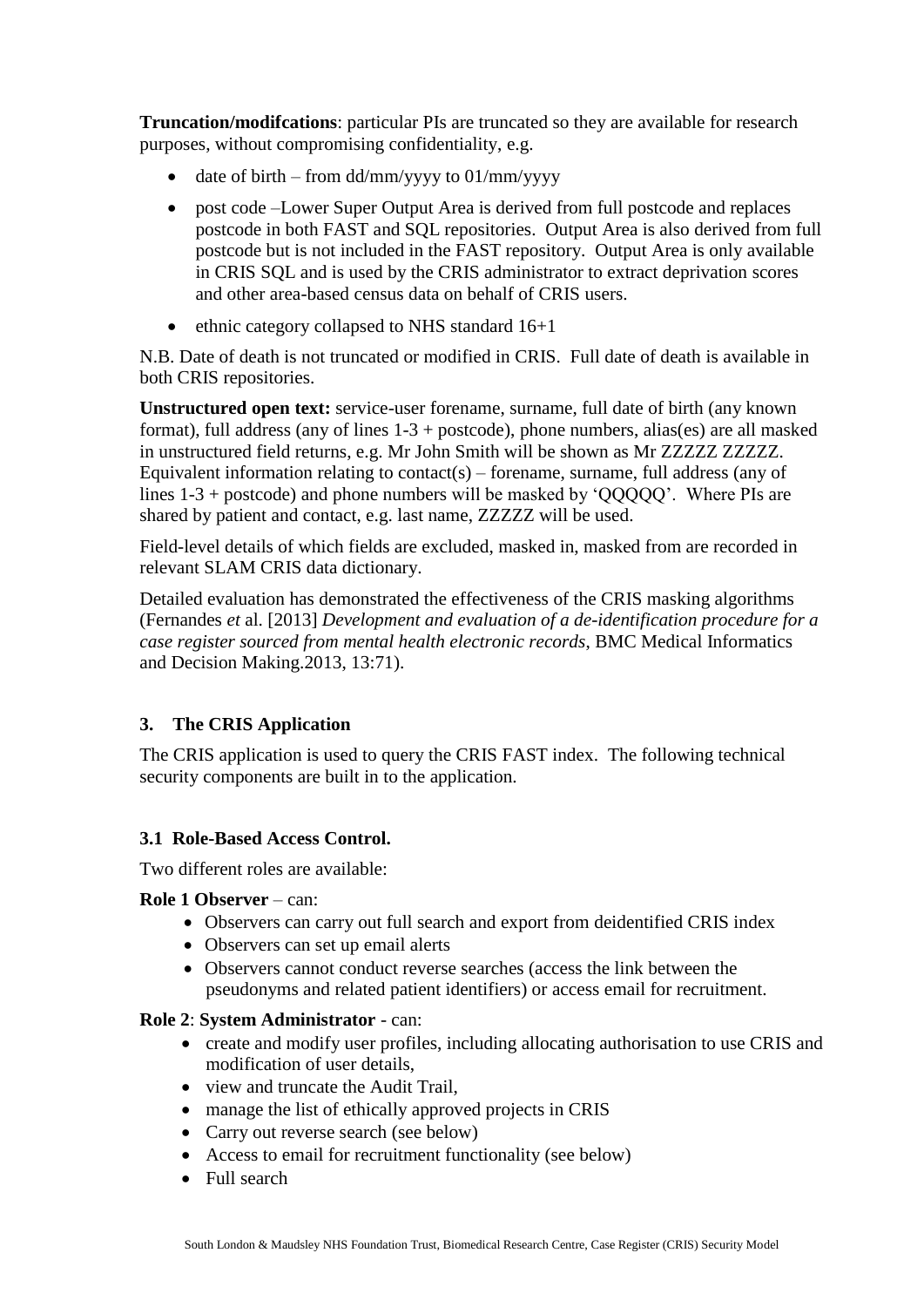#### **3.2 Reverse search**

The CRIS administrator is able to:

- reveal the source system ID and NHS number from the BRCID;
- reveal the BRCID from any of NHS Number; source system ID; first name, last name and full date of birth combined.

Reverse searches carried out by the administrator are directly linked to a specific project, from a database of ethically approved projects stored within CRIS. This link is recorded in the CRIS audit trail (see below).

N.B. the CRIS administrator can only carry out reverse searches in accordance with procedural guidelines (see Table 2, items iii, iv, v above)

#### **3.3 Email for Recruitment**

CRIS can be used to trigger emails to the care co-ordinators or consultants for selected patients. The selected patients' full names and source system IDs are automatically inserted into the body of the email along with additional user-defined text. The body of the email including the patient identifiers cannot be seen by the CRIS user or CRIS administrator. Only the email recipient (the care co-ordinator or consultant) can see the full email text including the patient identifiers. The email recipient will not be able to 'reply' to the email, i.e. inadvertently send an email containing the patient identifiers back to CRIS.

CRIS users are not able to access the Email for Recruitment functionality. The CRIS administrator only can access this functionality. For approved projects only the CRIS administrator will trigger Emails for Recruitment on behalf of CRIS users.

#### **3.4 Audit Trail**

CRIS will log details of all searches carried out, including:

- login, logout date/ timestamp
- search instance details:
	- user name, date timestamp
	- chosen search parameters and search parameter values
	- chosen result dataset outcome variables
- export instance details:
	- user name, date timestamp
	- name and folder location of results dataset file exported
- truncation of the Audit Trail by the Systems Administrator, date timestamp.
- results from a lert search sent to user.
- alert details
- recruitment email sent

#### **3.5 Access controls**

Access through the CRIS Application is password protected using authenticated SLAM network user name and password. It is not possible for data exported from CRIS to be saved directly outside the firewall. Email alerts from alert searches will not contain any personally identifiable information and will be sent to internal SLAM email addresses only.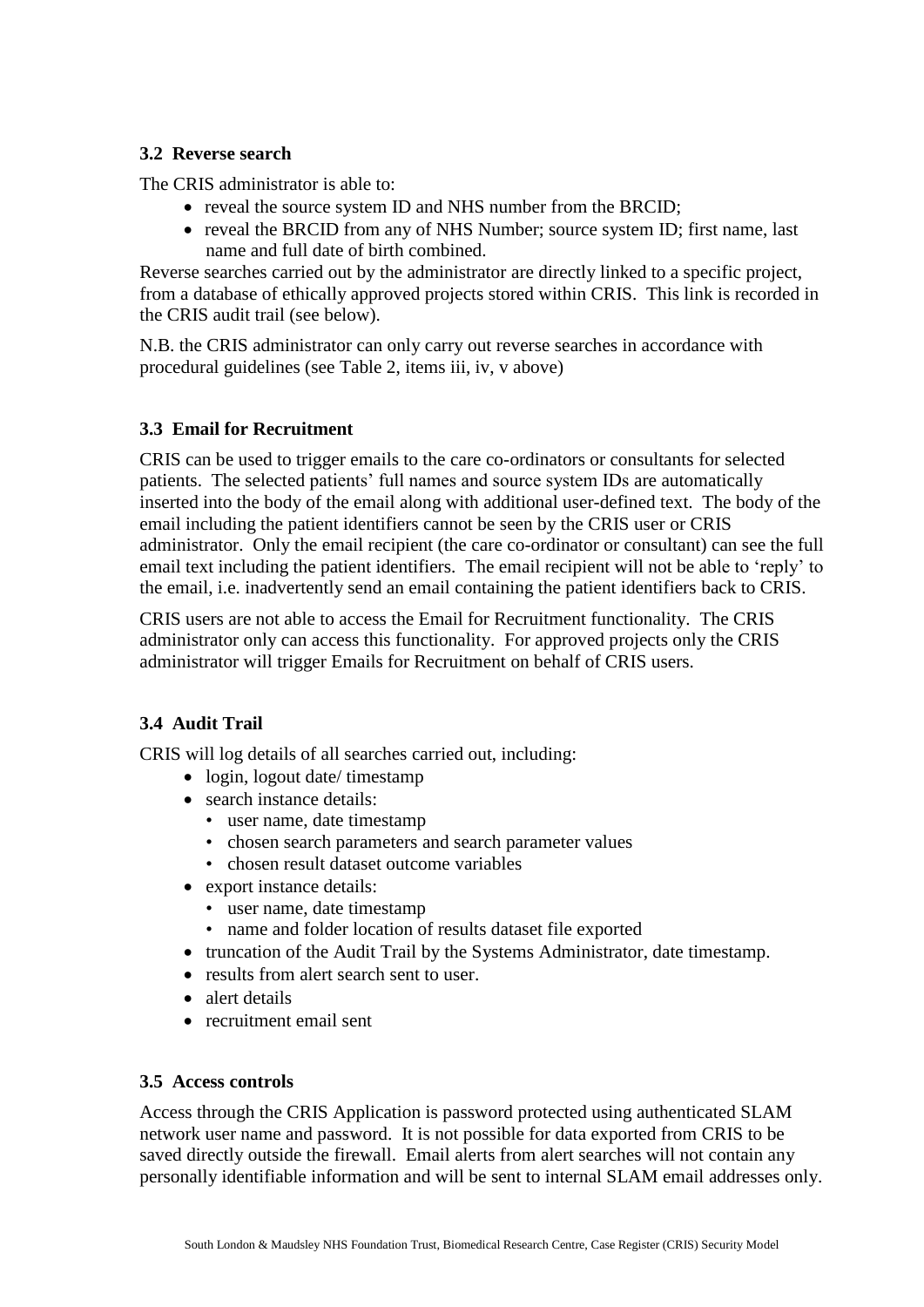#### **3.6 Sign-off**

All functionality in the CRIS Application relating to security was tested and signed off by the Project Security Group following the initial CRIS development (September 2008).

#### **4. SQLCRIS**

SQLCRIS database is accessed through a standard MS SQL Server Management Studio client.

#### **4.1 Audit**

An audit log of all queries run is retained and can be queried by the CRIS Administrator.

#### **4.2 Access control**

Access is managed by the SLAM IT server team. An assigned CRIS DBA grants access with the instruction of and only of the CRIS administrator.

#### **5. SLAM CRIS – data sources**

SLAM CRIS consists of two independent CRIS installations.

#### **5.1 PJS CRIS**

PJS CRIS is fed from the SLAM electronic record system, the Patient Journey System (PJS). In addition, patient level data from the Trust's pharmacy dispensing system, JAC, is integrated into PJS CRIS.

#### **5.2 IAPT CRIS**

IAPT CRIS is fed from the four borough-based adult IAPT services, from clinical data recorded in the IAPTus system.

#### **5.3 Linking PJS CRIS and IAPT CRIS**

The two SLAM CRIS installations are built and maintained independently. However, given appropriate permissions data from two independent SLAM CRIS installations can be linked outside CRIS, e.g. including query joins between SQLCRIS dbs) using the shared ID (see 2.1 above).

#### **6. Opt out**

During the CRIS build and for all data updates, records are automatically excluded from the CRIS repositories if they appear on an exclusion list of source system IDs.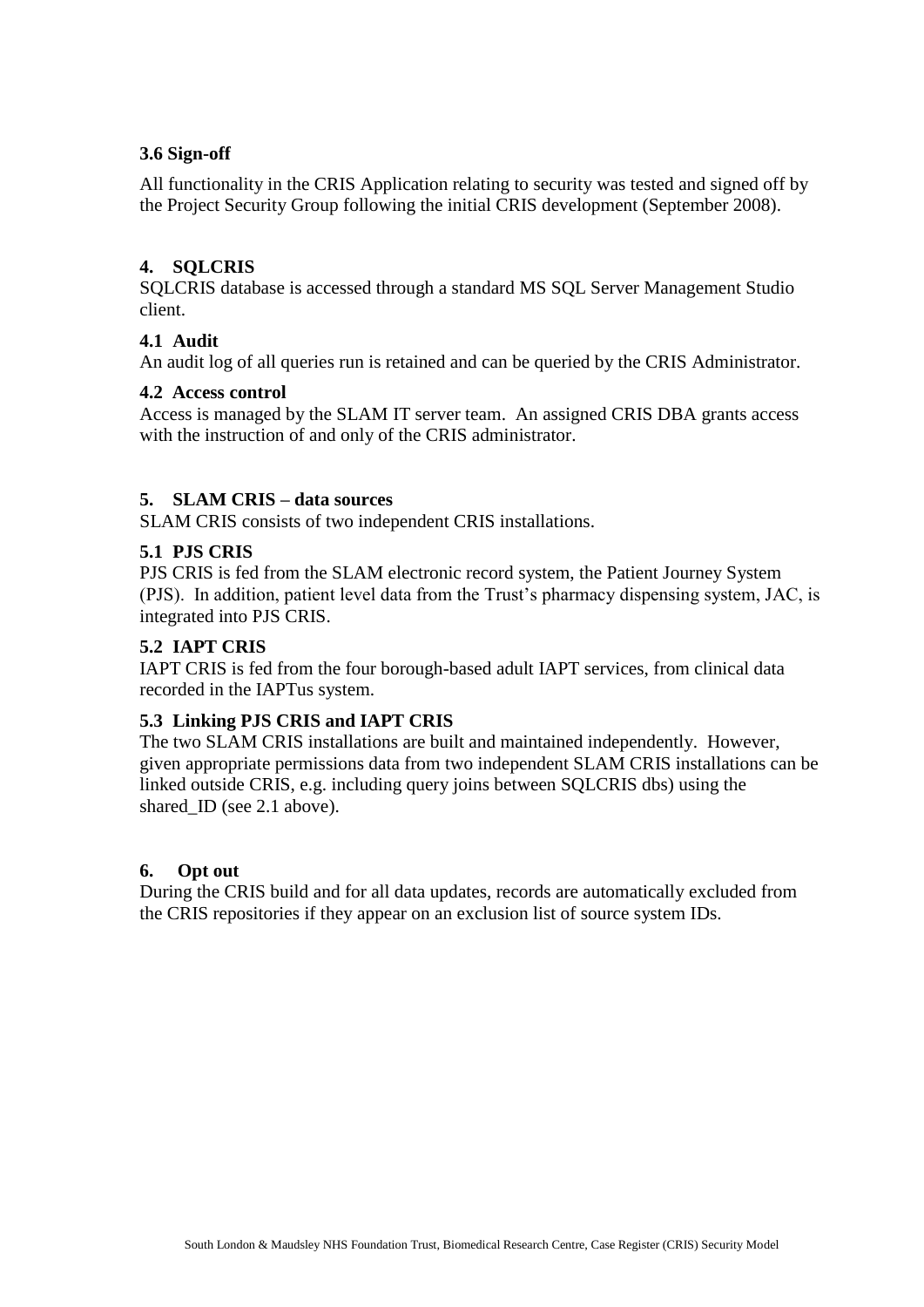

South London & Maudsley NHS Foundation Trust, Biomedical Research Centre, Case Register (CRIS) Security Model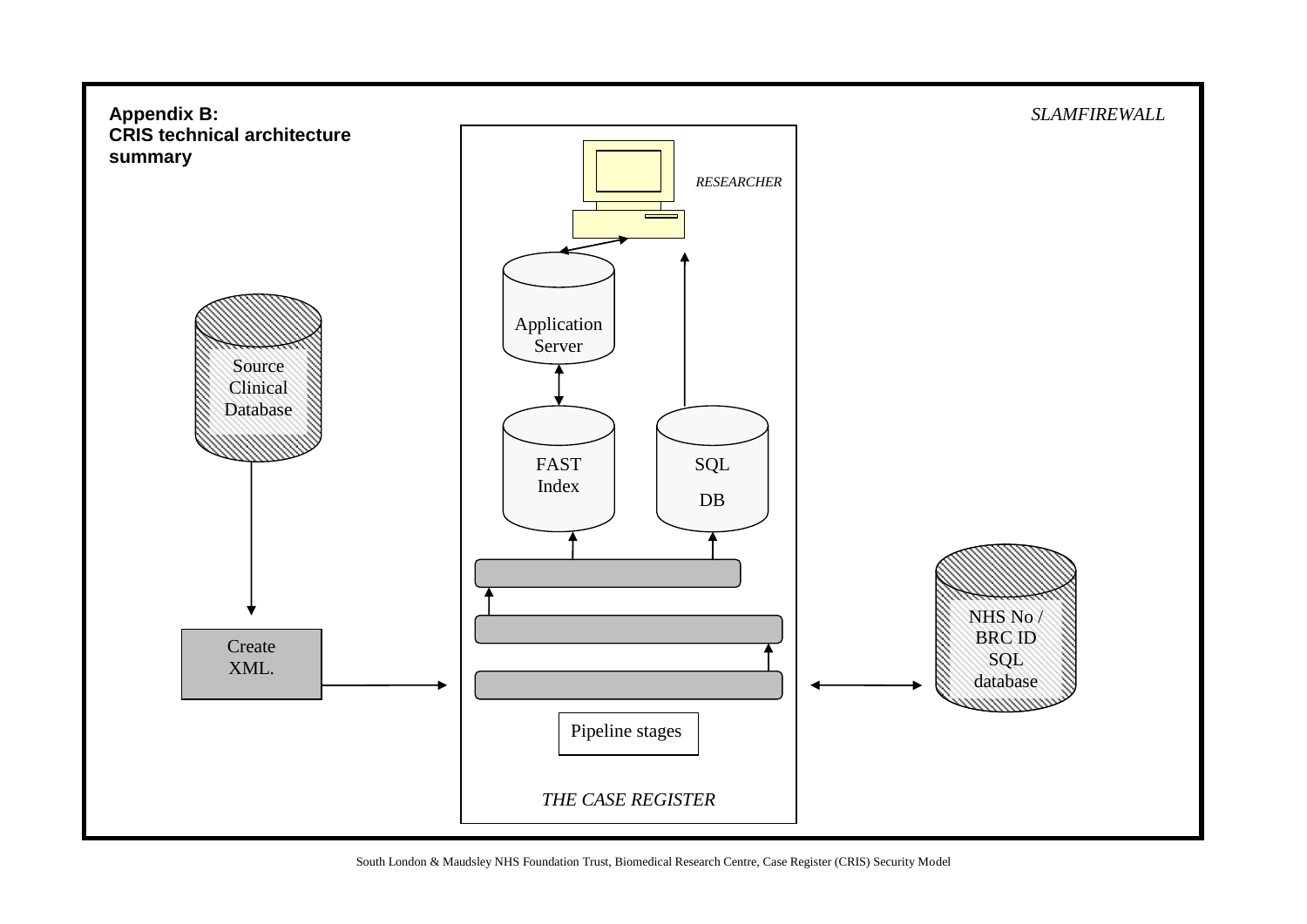#### **Appendix C:**

#### **Research participant recruitment through electronic medical records in the South London and Maudsley NHS Foundation Trust (SLaM)**

#### **sBRC Recruitment Model**

#### **1. Introduction**

- 1.1 The potential for using electronic medical records for research is considerable and widely recognised. The NIHR Specialist Biomedical Research Centre (BRC) for Mental Health at the South London and Maudsley NHS Foundation Trust (SLaM) and King's College London (KCL) has generated a secure and independent search engine for research, based on the electronic medical records of SLaM (Patient Journey System – PJS). This engine, the Case Register Interactive Search, (CRIS) has been approved for anonymised research by the relevant ethics review and Trust's Caldicott Committee and Executive.
- 1.2 Although currently used only for anonymised research, CRIS is a pseudonymised case record system and therefore has the potential for reverse search, enabling identification of SLAM service users who meet given characteristics. One such characteristic might be previous agreement for such use of medical records and to be contacted for future research participation. This potential raises the possibility of using CRIS to enable service user participation in ethically approved clinical research studies.
- 1.3 This annex describes the proposed model for recruiting suitable participants for BRC research projects from the SLaM clinical population using CRIS. The model was developed by a dedicated project team, whose explicit aim was to ensure that the ethical and legal rights of SLaM service users were protected.
- 1.4 The team was led by the BRC's Stakeholder Participation Theme, which has been set up to help ensure that service users' views and interests are central to BRC initiatives, and which includes service user researchers. Membership of the team included the Trust's Caldicott Guardian and Child Protection Officer.
- 1.5 This model has been formally approved by the Trust's Caldicott Committee and Executive.

#### **2. Model for ascertaining assent to be contacted about future research projects**

- 2.1 The assent process for participation in this process will be conducted entirely by the service user's own clinical team.
- 2.2 A member of the service user's clinical team will discuss with the service user the BRC's research programme and the potential opportunities and implications of their participation in this 'assent for use of medical records for contact' process. Staff will be trained in research governance focussing on assent/consent issues and capacity to provide assent/consent. The process will emphasise to service users that they are not being asked for consent to participate in any particular study – simply to being contacted in the future about potential participation in specified research projects based on information in their medical records. The following points will be emphasised: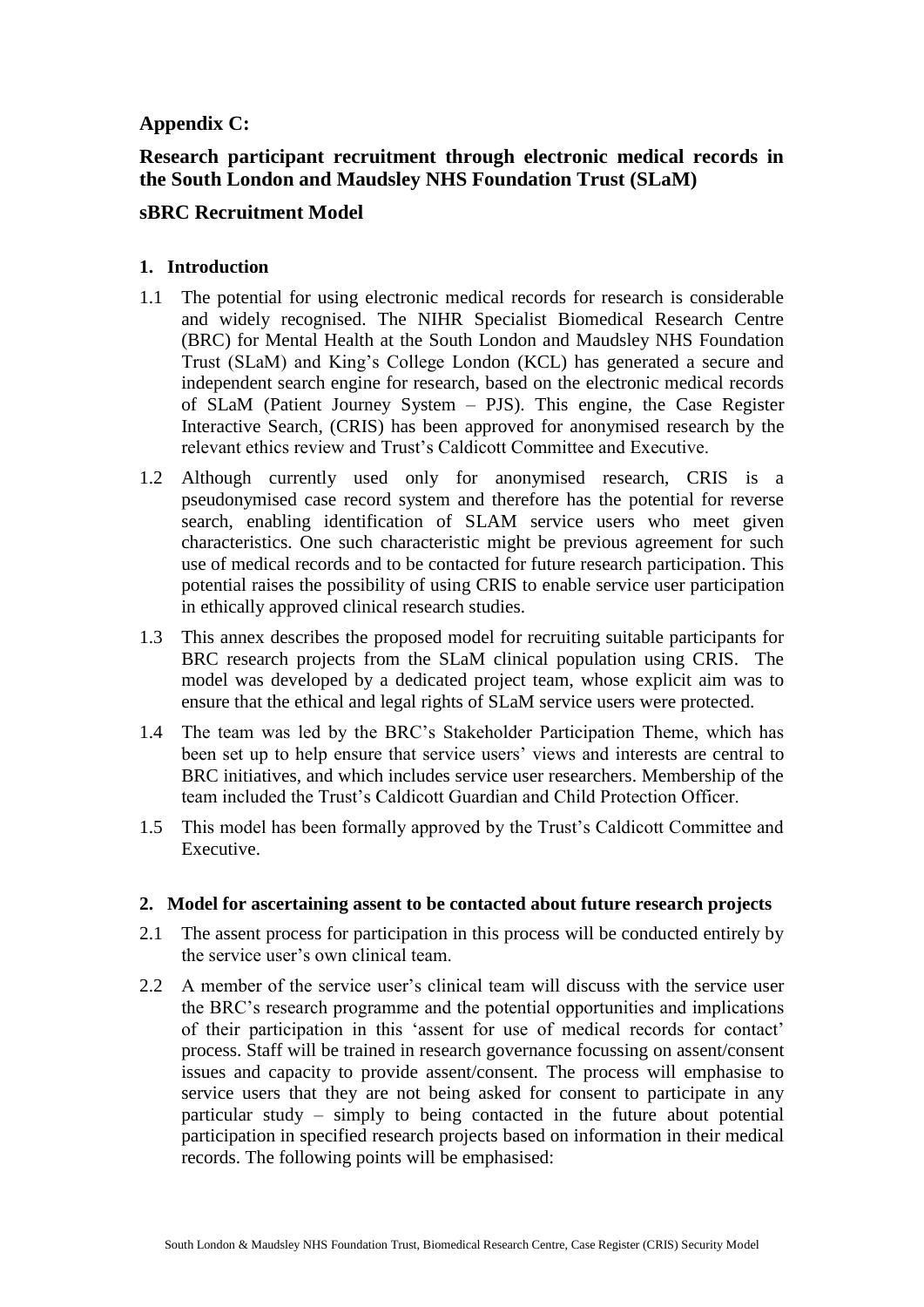- 1. Participation in any subsequent study following contact will be entirely optional;
- 2. Independent consent for participation will be made for each subsequent study;
- 3. Future contact will only be made by researchers conducting projects fully approved by ethical committee;
- 4. Service users will have the option to withdraw from the 'assent for future contact' process at any point without having to provide a reason for this;
- 5. Service users' agreement or lack of agreement (or withdrawal of agreement) to be approached will not in any way affect their clinical care.
- 2.3 Staff training will include the assessment of mental capacity to provide informed assent. For service users lacking capacity in this respect, proxy assent will be sought from a close friend or relative. This person is most likely to be the principal caregiver identified in the clinical record.
- 2.4 A Research Participation Form will be created as an additional window in the SLaM electronic medical records system. This will record the following information:
	- 1. Whether a discussion has taken place with the service user about being approached in the future for research and for information on their clinical records to be used for this purpose;
	- 2. If so, a confirmation that this was carried out in accordance with Trust training, for which a supporting document/web link will be available);
	- 3. Whether the service user agreed or not;
	- 4. The name of the staff member discussing the matter with them and the date discussed;
	- 5. A free text box to record any further information (e.g. the service user's particular preferences regarding research opportunities, if any).
- 2.5 An alternative Research Participation Form will be created for situations where the person has insufficient capacity to provide agreement. This will contain the same information in addition to details of the proxy with which this was discussed.
- 2.6 For service users that have given assent to be contacted, the Research Participation Form in the electronic medical record will also be used to record all subsequent contacts made by researchers, all projects the service user is participating or has participated in, all projects that the service user has declined to participate in, and any further relevant comments, e.g. types of projects the service user is particularly keen to participate in or not. If a service user withdraws consent to be contacted then the ability to link to their NHS number will be prevented (see 3.6).

#### **3. Model for identification and contact of potential research participants**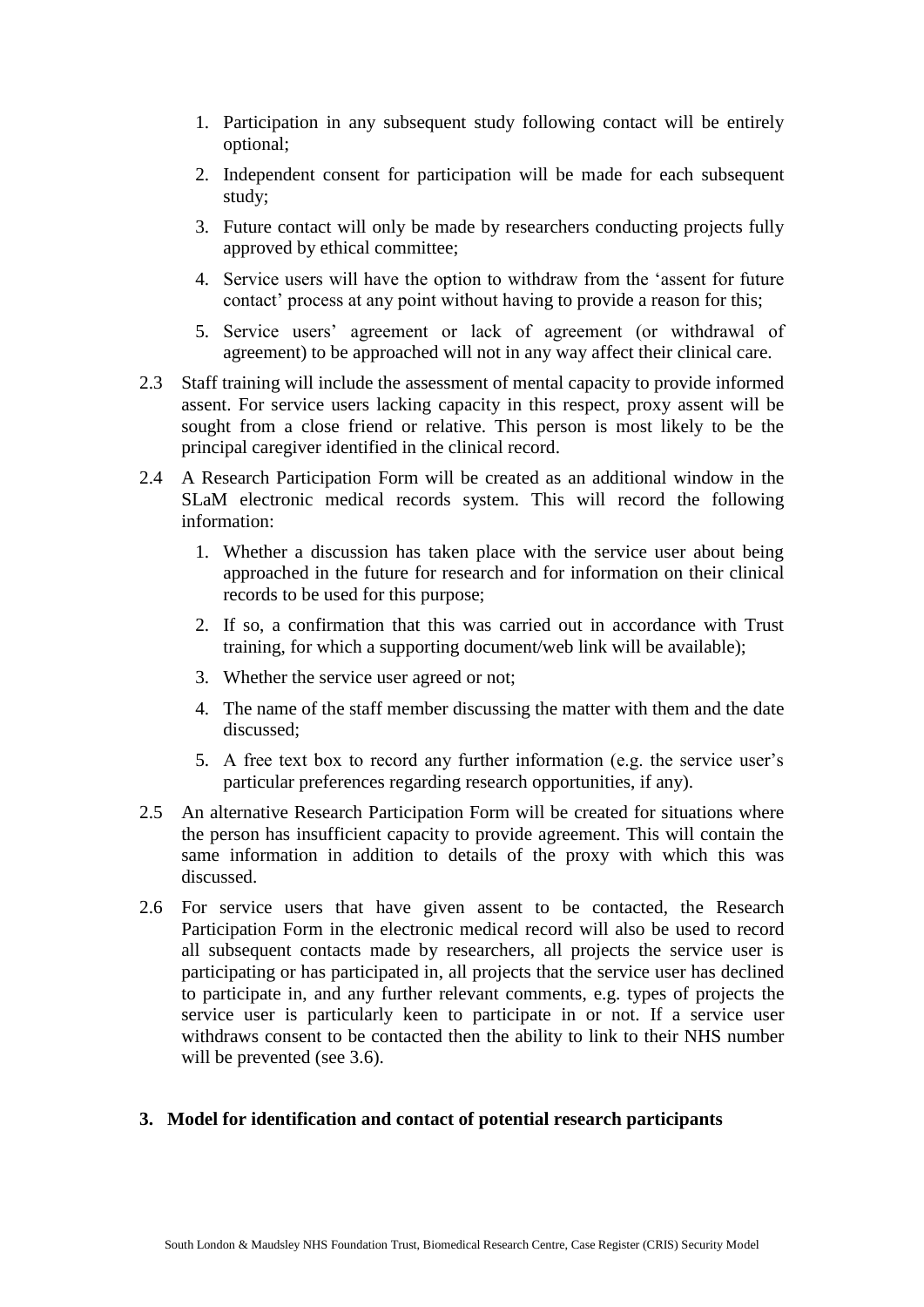- 3.1. In order to access the medical records search engine (CRIS) for approaching potential research participants, a 'BRC recruiter' will be nominated by the project team. This person must have a substantive or honorary contract with SLaM and be an employee of one of the organisations forming King's Health Partners (KHP; the Academic Health Sciences Centre comprising SLaM, KCH and GSTT NHS Trusts and KCL). Use of CRIS for all forms of research is logged and audited and misuse would be considered a serious matter by all members of King's Health Partners potentially resulting in disciplinary action. Employees of KHP organisations with substantive or honorary contracts with SLaM must receive training in CRIS before accessing the medical records database for research. Project teams will be asked to specify the line management of nominated BRC recruiters. In practice (described below), the BRC recruiter will also have to have access to the source electronic medical records, which will be applied for in the usual way (i.e. as for any other member of SLaM staff requiring records access).
- 3.2. BRC recruiters will use the electronic medical records search engine CRIS to identify potential recruits. As noted above, the CRIS application is a pseudonymised copy of the SLaM electronic records – the Patient Journey System (PJS). It enables researchers to search through records without revealing the identities of service users. Within CRIS, records are identified by a locally generated BRC ID. The BRC ID is linked to the source system ID number in the building of the CRIS data repository. All other identifiers from the clinical records are stripped out of CRIS. Research users of CRIS are unable to access the link between BRC ID and system ID, which sits in a separate SQL database, outside the CRIS data repository. For this level of access CRIS has received ethics approval as an anonymised research data source for secondary analysis.
- 3.3. To access CRIS a written application will be submitted to the BRC CRIS Oversight Committee. This committee manages access and monitors use of CRIS, is led by the BRC's Stakeholder Participation Theme and includes Trust Caldicott representation. Applications to use CRIS as a tool to identify potential recruits will only be considered for:
	- 1. projects that already have specific ethics and R&D approval,
	- 2. applicants nominated as BRC recruiters who have a contract with the Trust (substantive or honorary\*) and are employed by one of the organisations forming King's Health Partners (SLaM, KCH, GSTT, KCL),
	- 3. documentary evidence of an enhanced CRB check for the BRC recruiter,
	- 4. existing permission to access PJS.
- 3.4 For approved projects, BRC recruiters will first search the anonymised CRIS data repository to identify potentially suitable recruits for their project. From these searches, potential recruits will be identified by their BRC ID only.
- 3.5 To contact potential recruits it will be necessary to link these BRC IDs with corresponding NHS numbers. However, CRIS has role-based access control, so researchers are not able to access the separate SQL database that links BRC ID to NHS number. Instead, the BRC recruiter will submit the BRC IDs of potential recruits they wish to contact to a trusted third party appointed and